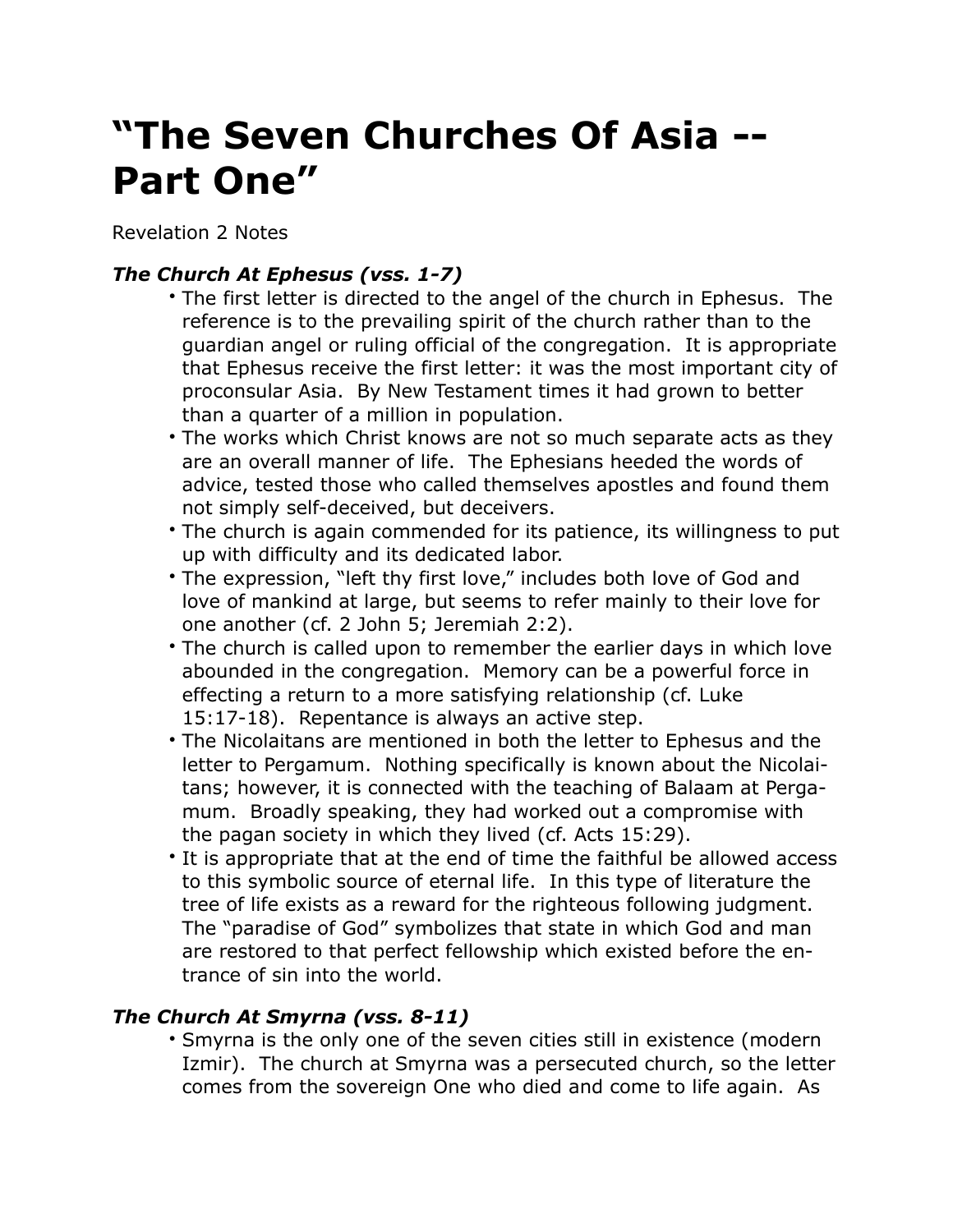He was victorious over death, so they too can face martyrdom knowing that faithfulness is reward with eternal life.

- The linking of tribulation and poverty suggests a close connection between the two. In an antagonistic environment it would be difficult for the Christian to make a living, and thus many were economically destitute. Regardless of their national descent, these "Jews" had become by their bitter opposition to the church and its message, a synagogue carrying out the activities of God's supreme adversary, Satan.
- The devil is the one who would try their faith through imprisonment and tribulation. The "ten days" indicate a short period of time.
- The overcomer is promised that he shall not in any way be hurt by the second death. He cannot promise immunity from the death of the body, but He can promise immunity from that which condemns the soul.

### *The Church At Pergamum (vss. 12-17)*

- Pliny called Pergamum "by far the most distinguished city in Asia." Of all the seven cities, Pergamum was the one in which the church was most liable to clash with the imperial cult. The proconsul in Pergamum was granted "the right of the sword," the power to execute at will. Christ with the two-edged sword would remind the threatened congregation that ultimate power over life and death belongs to God.
- Frequent mention is made of the great throne-like altar to Zeus which overlooked the city from the citadel. Pergamum was the official cult center of emperor worship in Asia.
- From the context, the "doctrine of Balaam" does not refer to a body of doctrine, but to Balaam's activity of advising the Midianite women how to beguile the Israelites into acting treacherously against the Lord (Numbers 31:16). "Things sacrificed to idols" probably refers to a meat which was eaten at pagan feasts rather than that sold in the open market after having been offered to idols.
- Only a portion of the church has fallen prey to the pernicious doctrine of the Balaamites, but all are guilty of not taking action against their presence. The fault is the opposite of Ephesus where the false teachers were exposed but love was missing.
- The "hidden manna" alludes to the proper and heavenly food of spiritual Israel in contrast to the unclean food supplied by the Balaamites. The "white stone" symbolized a token for admission to the banquet. It is white because it symbolized the triumph of faith.

## *The Church At Thyatira (vss. 18-29)*

• The longest and most difficult of the seven letters is addressed to the